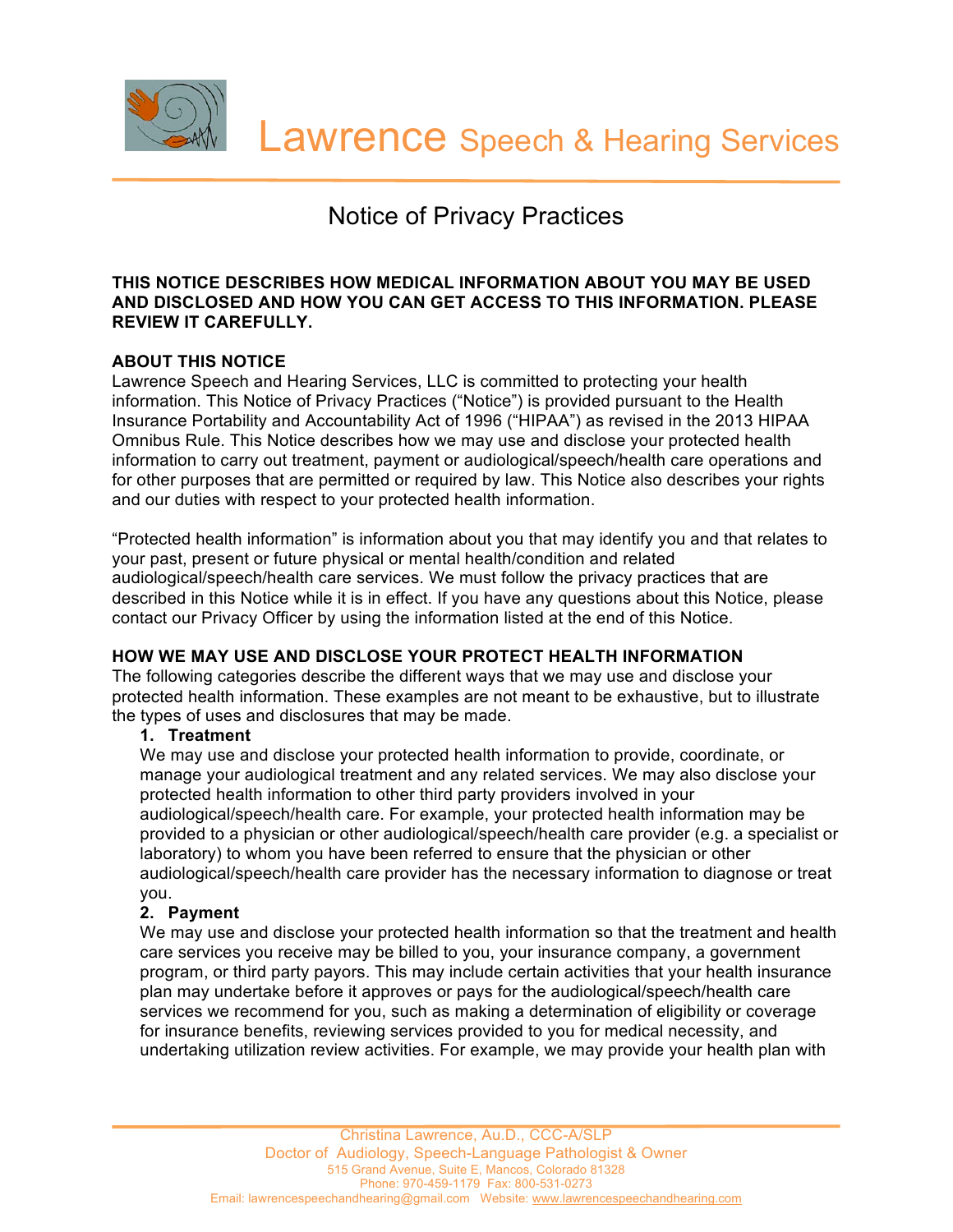

medial information about the audiological/speech/health care services Lawrence Speech and Hearing Services, LLC rendered to you for reimbursement purposes.

## **3. Audiological/Speech/Health Care Operations**

We may use and disclose your protected health information for audiological/speech/health care operation purposes. These uses and disclosure are necessary to make sure that all of our patients receive quality care and for our operation and management purposes. For example, we may use your protected health information to review the quality of the treatment and services you receive and to evaluate the performance of our team members in caring for you. We also may disclose information to audiologists, physicians, nurses, technicians, medical students, and other personnel for educational and learning purposes.

## **4. Treatment Communications**

We may provide treatment communications concerning treatment or other health related products or services. For communications for which a business associate or we may receive financial remuneration in exchange for making the communication, we must obtain written authorization unless the communication is made face-to-face and/or involving promotional gifts of nominal value. If you do not wish to receive these communications please submit a written request to our Privacy Officer at the address listed at the end of this Notice.

## **5. Fundraising Activities**

We may use or disclose your demographic information and dates of services provided to you, as necessary, in order to contact you for fundraising activities supported by Lawrence Speech and Hearing Services, LLC. You have the right to opt out of receiving fundraising communications. If you do not want to receive these materials, please submit a written request to our Privacy Officer at the address listed at the end of this Notice.

#### **6. Others Involved in Your Healthcare**

Unless you object, we may disclose to a member of your family, a relative, a close friend or any other person you identify, your protected health information that directly relates to that person's involvement in your health care. If you are unable to agree or object to such a disclosure, we may disclose such information as necessary if we determine that it is in your best interest based on our professional judgment. Also, for example, if you are brought into this office and are unable to communicate normally with you clinician for some reason, we may find it is in your best interest to give your hearing instrument and other supplies to the friend or relative who brought you in for treatment. We may also use and disclose protected health information to notify such persons of your location, general condition or death. We also may coordinate with disaster relief agencies to make this type of notification. We also may use professional judgment and our experience with common practice to make reasonable decisions about your best interests in allowing a person to act on your behalf to pick up your hearing instruments, supplies, records or other things that contain protected health information about you.

#### **7. Required by Law**

We may use or disclose your protected health information to the extent that the use or disclosure is required by law. The use or disclosure will be made in compliance with the law and will be limited to the relevant requirements of the law. You will be notified, as required by law, of any such uses or disclosures.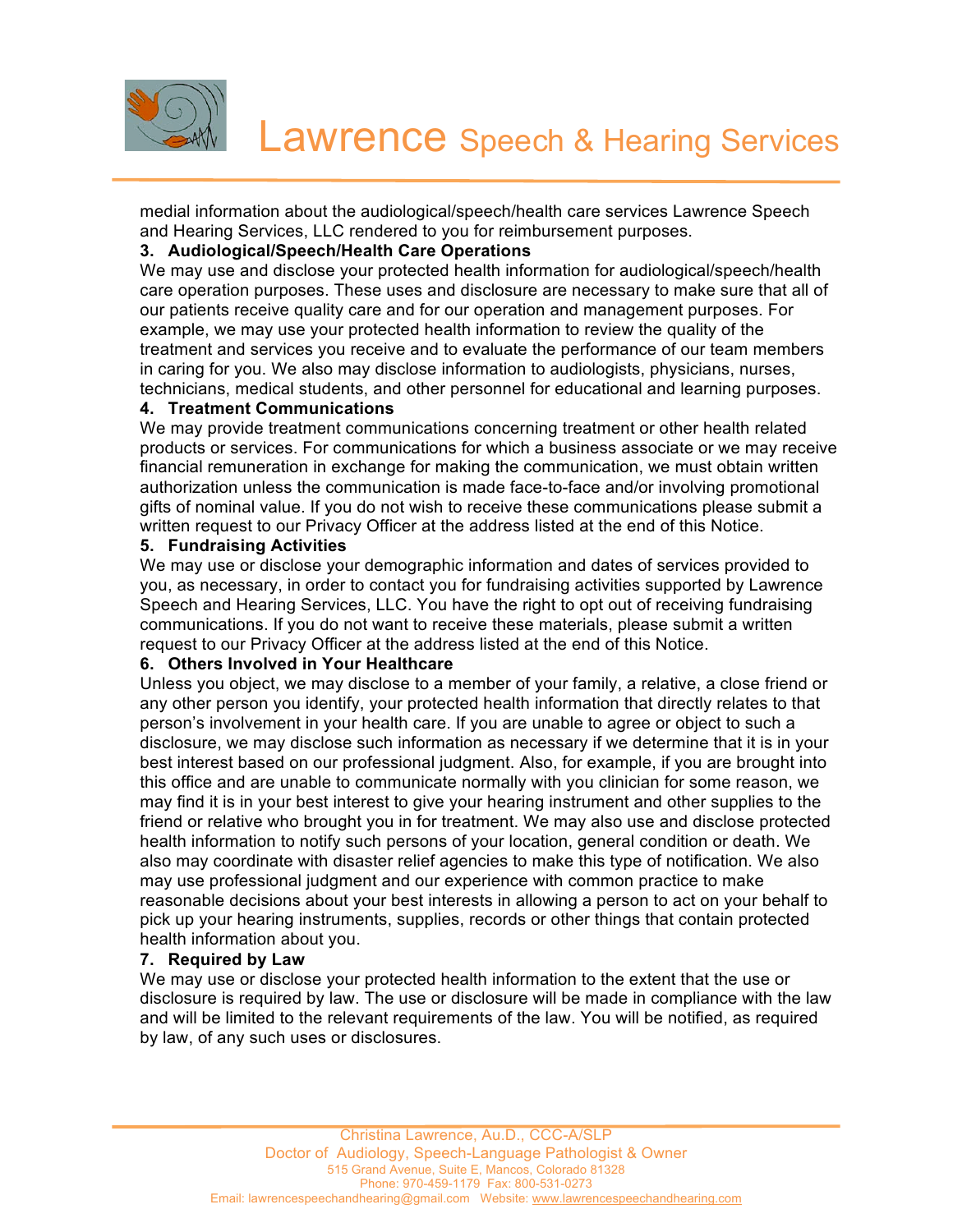

# **8. Public Health**

We may disclose your protected health information for public health activities and purposes to a public health authority that is permitted by law to collect or receive the information. The disclosure will be made for the purpose of controlling disease, injury or disability. We may also disclose your protected health information, if directed by the public health authority, to a foreign government agency that is collaborating with the public health authority.

# **9. Business Associates**

We may disclose your protected health information to our business associates that perform functions on our behalf or provide us with services if the information is necessary for such functions or services. To protect your health information, however, we require the business associate to appropriately safeguard your information.

## **10. Communicable Diseases**

We may disclose your protected health information, if authorized by law, to a person who may have been exposed to a communicable disease or may otherwise be at risk of contracting or spreading the disease or condition.

## **11. Health Oversight**

We may disclose your protected health information to a health oversight agency for activities authorized by law, such as audits, investigations, and inspections. Oversight agencies seeking this information include government agencies that oversee the audiological/health care system, government benefit programs, other government regulatory programs and civil rights laws.

# **12. Abuse or Neglect**

We may disclose your protected health information to public health authority that is authorized by law to receive reports of abuse or neglect. In addition, we may disclose your protected health information if we believe that you have been a victim of abuse, neglect or domestic violence to the governmental entity or agency authorized to receive such information. In this case, the disclosure will be made consistent with the requirements of applicable federal and state laws.

#### **13. Food and Drug Administration**

We may disclose your protected health information to a person or company required by the Food and Drug Administration to report adverse events, product defects or problems, biologic product deviations, track products to enable product recalls, to make repairs or replacements, or to conduct post marketing surveillance, as required by law.

#### **14. Legal Proceedings**

We may disclose your protected health information in the course of any judicial or administrative proceeding, in response to an order of a court or administrative tribunal (to the extent such disclosure is expressly authorized), and in certain conditions in response to a subpoena, discovery request or other lawful process.

#### **15. Law Enforcement**

We may disclose your protected health information, so long as applicable legal requirements are met, for law enforcement purposes.

#### **16. Coroners, Funeral Directors, and Organ Donation**

We may disclose your protected health information to a coroner or medical examiner for identification purposes, determining cause of death or for the coroner or medical examiner to perform other duties authorized by law. We may also disclose your protected health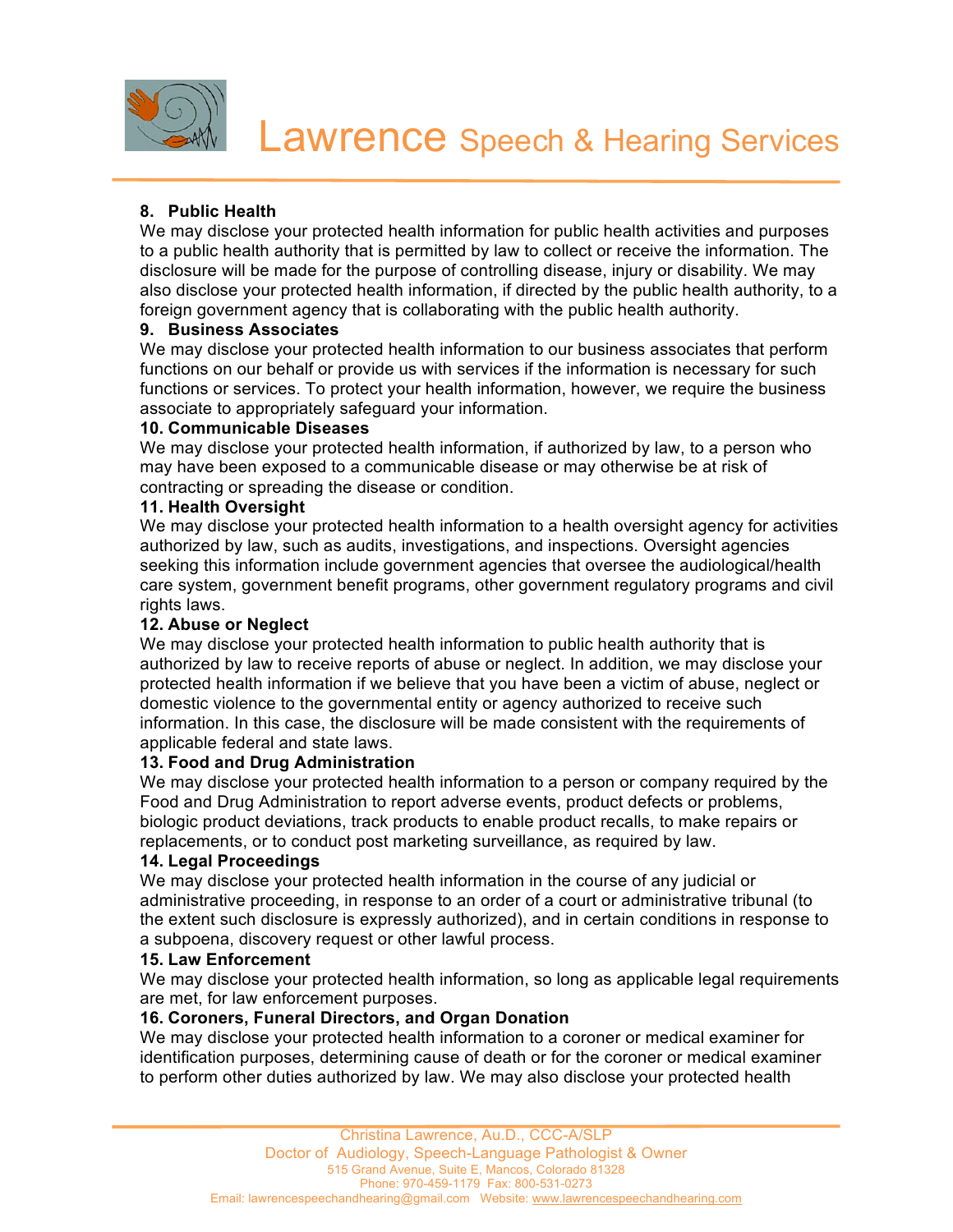

information to a funeral director, as authorized by law, in order to permit the funeral director to carry out its duties. We may disclose such information is reasonable anticipation of death. Protected health information may be used and disclosed for cadaveric organ, eye or tissue donation purposes.

## **17. Research**

We may disclose your protected health information to researchers when their research has been approved by an institutional review board that has reviewed the research proposal and established protocols to ensure the privacy of your protected health information.

# **18. Serious Threat to Health or Safety**

Consistent with applicable federal and state laws, we may disclose your protected health information to prevent or lessen a serious threat to your health and safety or to the health and safety or another person or the public.

19. Military Activity and National Security

If you are involved with military, national security or intelligence activities or if you are in law enforcement custody, we may disclose your protected health information to authorized officials so they may carry out their legal duties under the law.

## **20. Workers' Compensation**

We may disclose your protected health information as authorized for workers' compensation or other similar programs that provide benefits for a work-related illness.

## **21. For Data Breach Notification Purposes**

We may use or disclose your protected health information to provide legally required notices of unauthorized access to or disclosure of you health information.

#### **22. Required Uses and Disclosures**

Under the law, we must make disclosures to you and when required by the Secretary of the U.S. Department of Health and Human Services to investigate or determine our compliance with the requirements of Section 164.500 et. Seq.

# **SPECIAL PROTECTIONS FOR HIV, ALCOHOL AND SUBSTANCE ABUSE, MENTAL HEALTH AND GENETIC INFORMATION**

Certain federal and state laws may require special privacy protections that restrict the use and disclosure of certain health information, including HIV-related information, alcohol and substance abuse information, mental health information, and genetic information. Some parts of this Notice may not apply to these types of information.

## **USES AND DISCLOSURES OF POTECTED HEALTH INFORMATION BASED UPON YOUR WRITTEN AUTHORIZATION**

The following uses and disclosures will be made only with you written authorization: 1. Uses and disclosures of protected health information for marketing purposes for which we or a business associate may receive remuneration; and

2. Disclosures that constitute a sale of protected health information. Other uses and disclosures of your protected health information not described in this Notice will be made only with your written authorization, unless otherwise permitted or required by law. You may revoke this authorization, at any time, in writing, except to the extent that Lawrence Speech and Hearing Services, LLC has taken an action in reliance on the use or disclosure indicated in the authorization. Additionally, if a use or disclosure of protected health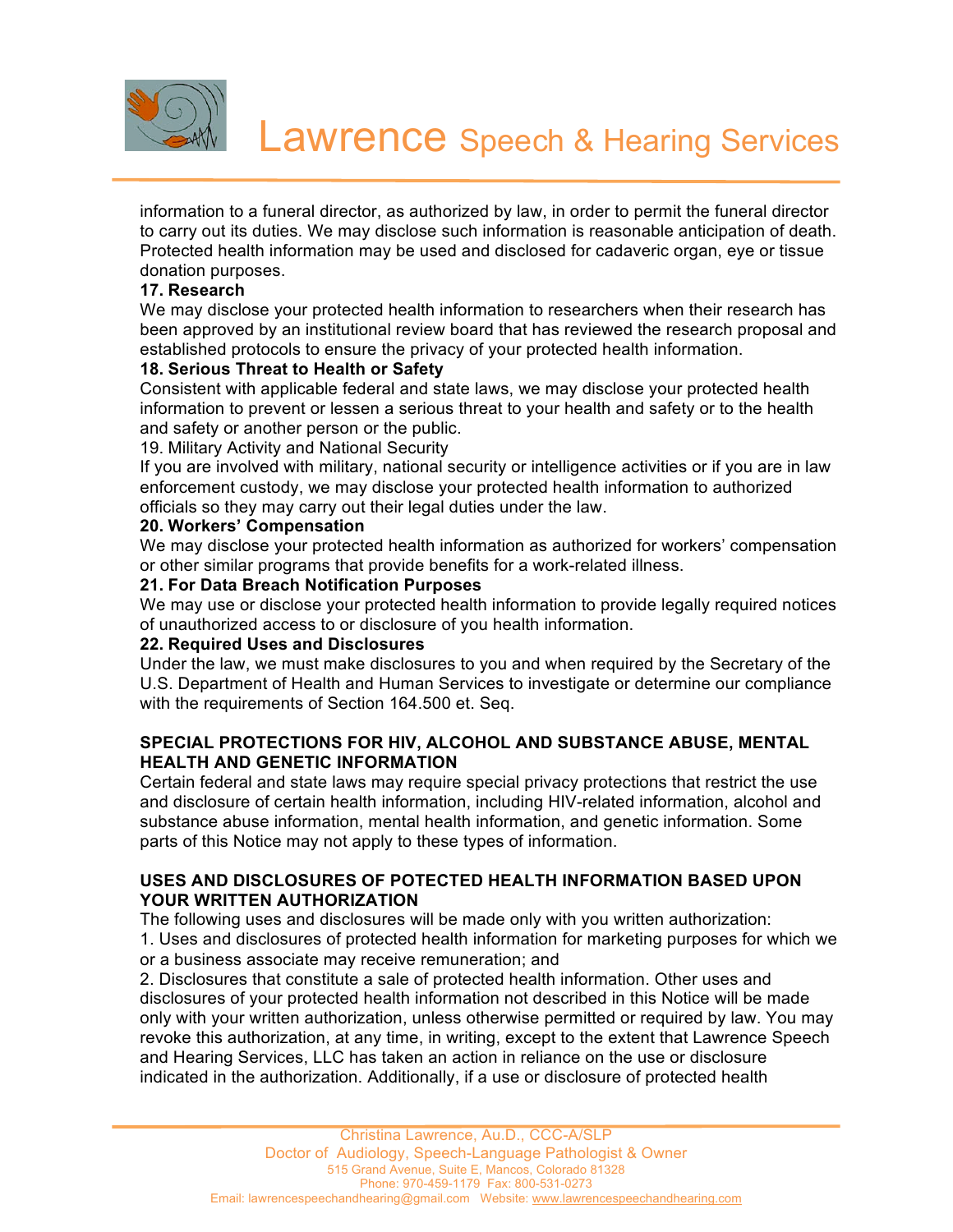

information described about in this Notice is prohibited or materially limited by other laws that apply to use, it is our intent to meet the requirements of the more stringent law.

# **YOUR RIGHTS REGARDING YOUR PROTECTED HEALTH INFORMATION**

The following is a statement of your rights with respect to your protected health information and a brief description of how you may exercise these rights.

1. **Right to be Notified if there is a Breach of Your Protected Health Information** You have the right to be notified upon the breach of any of your unsecured protected health information.

## 2. **Right to Inspect and Copy**

You may inspect and obtain a copy of your protected health information that is contained in your medical and billing records and any other records that Lawrence Speech and Hearing Services, LLC uses for making decisions about you. To inspect and copy your medical information, you must submit a written request to our Privacy Officer at the address listed at the end of this Notice. If you request a copy of your information, we may charge you a reasonable fee for the costs of copying, mailing or other costs incurred by us in complying with your request. Under federal law, you may not inspect or copy the following records: psychotherapy notes; information compiled in reasonable anticipation of, or use in, a civil, criminal, or administrative action or proceeding; and protected health information that is subject to law that prohibits access to protected health information. Depending on the circumstances, we may deny your request to inspect and/or copy your protected health information. A decision to deny access may be reviewable. Please contact our Privacy Officer by using the information listed at the end of this Notice if you have questions about access to your medical records.

#### 3. **Right to Request Restrictions**

You may ask us not to use or disclose any part of your protected health information for the purposes of treatment, payment or healthcare operations. You may also request that any part of your protected health information not be disclosed to family members or friends who may be involved in your care or for notification purposes as described in this Notice. To request a restriction on who may have access to your protected health information, you must submit a written request to our Privacy Officer at the address listed at the end of this Notice. Your request must state the specific restriction requested and to whom you want the restriction to apply. Lawrence Speech and Hearing Services, LLC is not required to agree to a restriction that you may request, unless you are asking us to restrict the use and disclosure of your protected health information to a health plan for payment of audiological/health care item or service for which you have paid us "out-of-pocket" in full. If we believe it is in your best interest to permit the use and disclosure of your protected health information, your protected health information will not be restricted. If we do agree to the requested restriction, we may not use or disclose you protected health information will not be restricted. If we do agree to the requested restriction, we may not use or disclose your protected health information in violation of that restriction unless it is needed to provide emergency treatment.

# 4. **Right to Request Confidential Communication**

You have the right to request to receive confidential communications from us by alternative means or at an alternative location. We will accommodate reasonable requests. You must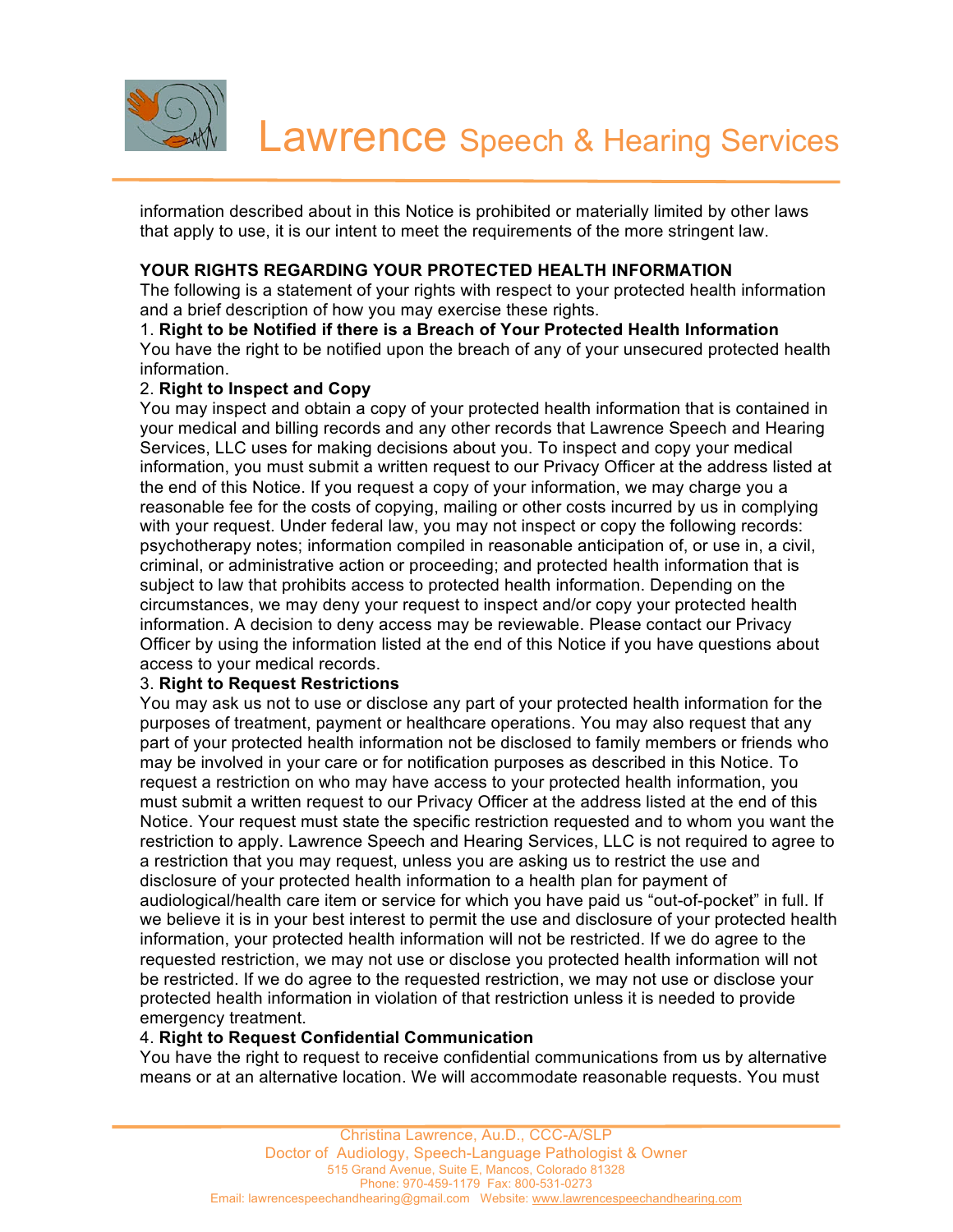

request this by submitting a written request to our Privacy Officer at the address listed at the end of this Notice.

# 5. **Right to Request Amendment**

You may request an amendment of your protected health information contained in your medical and billing records and any other records that Lawrence Speech and Hearing Services, LLC uses for making decisions about you, for as long as we maintain the protected health information. You must request for an amendment by submitting a written request to our Privacy Officer at the address listed at the end of this Notice, and provide the reason(s) that support your request. In certain cases, we may deny your request for an amendment. If we deny your request for an amendment, you have the right to file a statement of disagreement with us and we may prepare a rebuttal to your statement and will provide you with a copy of any such rebuttal.

## **6. Right to an Accounting of Disclosures**

You have the right to receive an accounting of certain disclosures we have made, if any of your protected health information. This right applies to disclosures for purposes other than treatment, payment or healthcare operations as described in this Notice. It excludes disclosures we may have made to your, for a resident directory, to family members or friends involved in you care, or for notification purposes. The right to receive this information is subject to certain exceptions, restrictions and limitations. Additionally, limitations are different for electronic health records. You must request for an accounting of disclosures by submitting a written request to our Privacy Officer at the address listed at the end of this Notice, and provide the reason(s) that support your request.

#### 7. **Right to Obtain a Paper Copy of this Notice**

You have the right to receive a paper copy of this Notice even if you have agreed to receive this notice electronically. You may ask us to give you a copy of this notice at any time. To obtain a paper copy of this Notice, you can contact our Privacy Officer by using the information listed at the end of this Notice.

#### **COMPLAINTS OR QUESTIONS**

If you believe your privacy rights have been violated, you may file a complaint with us or with the Secretary of the U.S. Department of Health and Human Services. If you have a question about this Notice or wish to file a complaint with us, please contact our Privacy Officer or the Corporate Privacy Officer at the address listed below. All complaints must be submitted in writing. Lawrence Speech and Hearing Services, LLC will not retaliate against you for filing a complaint.